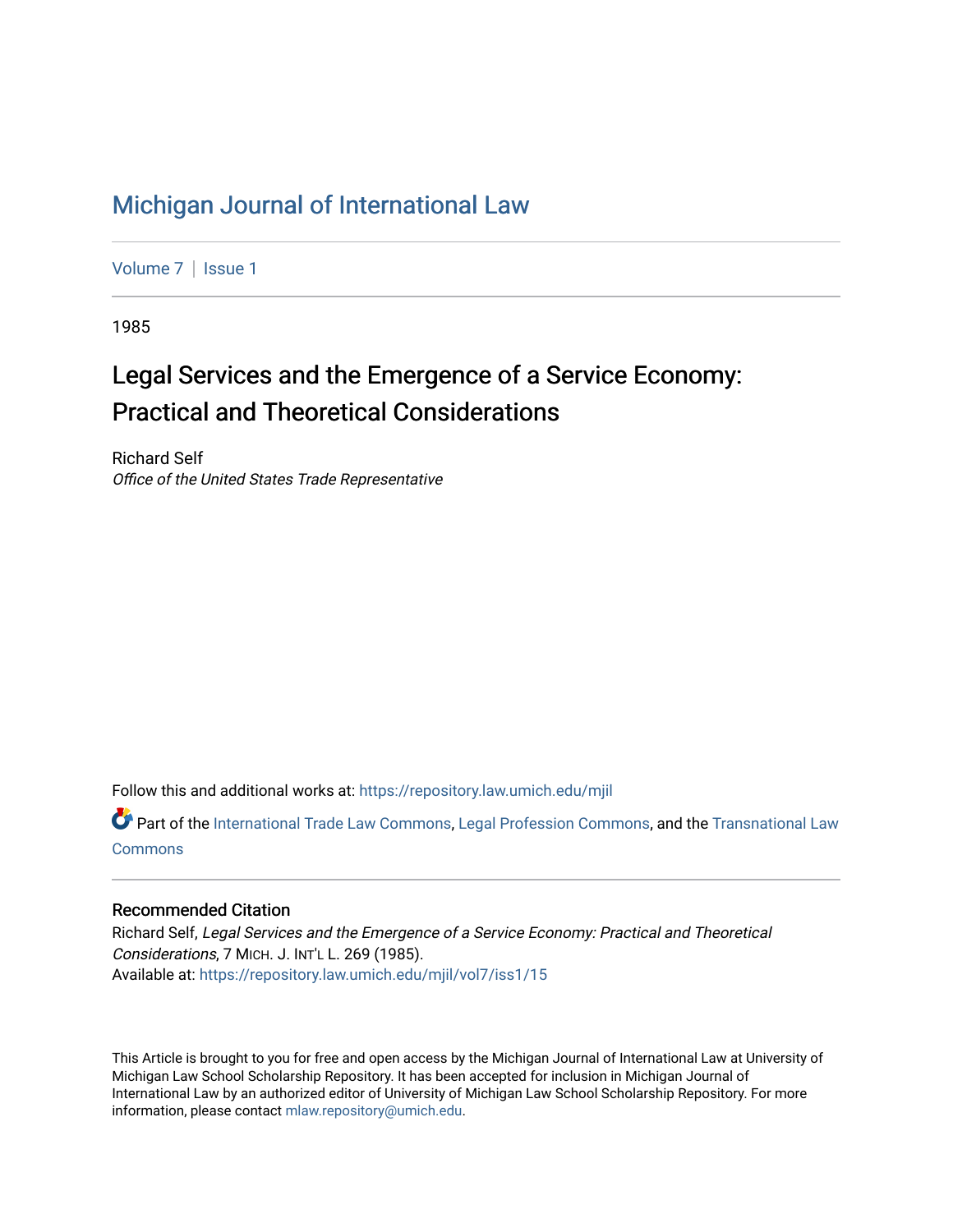## **Legal Services and the Emergence of a Service Economy: Practical and Theoretical Considerations**

## **Richard Self\***

Lawyers spend a great deal of critical time regulating themselves—establishing meaningful standards for entry into their profession and drawing up disciplinary actions to insure proper behavior. As "officers of the court," attorneys have always been driven by particularly strong motivations to live by principles of the highest order. However, the inherent complexities of the legal profession inevitably result in complex regulations, and those who administer them are not easily driven to change. As regulators, they have profound reasons for establishing certain limitations on entry into the profession, oftentimes as a consequence of unfortunate experiences.

Perhaps the most difficult question facing legal professional associations is how to treat outsiders, particularly attorneys from foreign countries. The issue has become more acute as the growth of international trade and investment has led attorneys, following their clients, to attempt to establish themselves permanently in foreign legal jurisdictions. In fact, over the past three years the problem of transnational legal practice has, at least between the United States and Japan, become a trade issue in its own right. As U.S. lawyers attempt to tear down Japanese barriers against foreign legal "consultants," foreign attorneys in the United States struggle against similar obstacles in the District of Columbia, Illinois, and California.

Recently, those in the United States concerned with trade negotiations have emphasized the problems of U.S. service industries in foreign markets. We have discovered that lawyers as well as accountants, architects, and engineers face serious problems in doing business abroad. Most of these problems relate to professional certification or, as in the case of Japan, to the ability of foreign

**\*** Deputy United States Trade Representative for Services. A.B. 1965, University of Oklahoma. Since 1983, Mr. Self has been the U.S. representative to the trade committees on services of the General Agreement on Tariffs and Trade and the Organization for Economic Cooperation and Development. Mr. Self was on the staff of the House Ways and Means Committee and has also worked for the Treasury Department on anti-dumping and countervailing duty issues.-eds.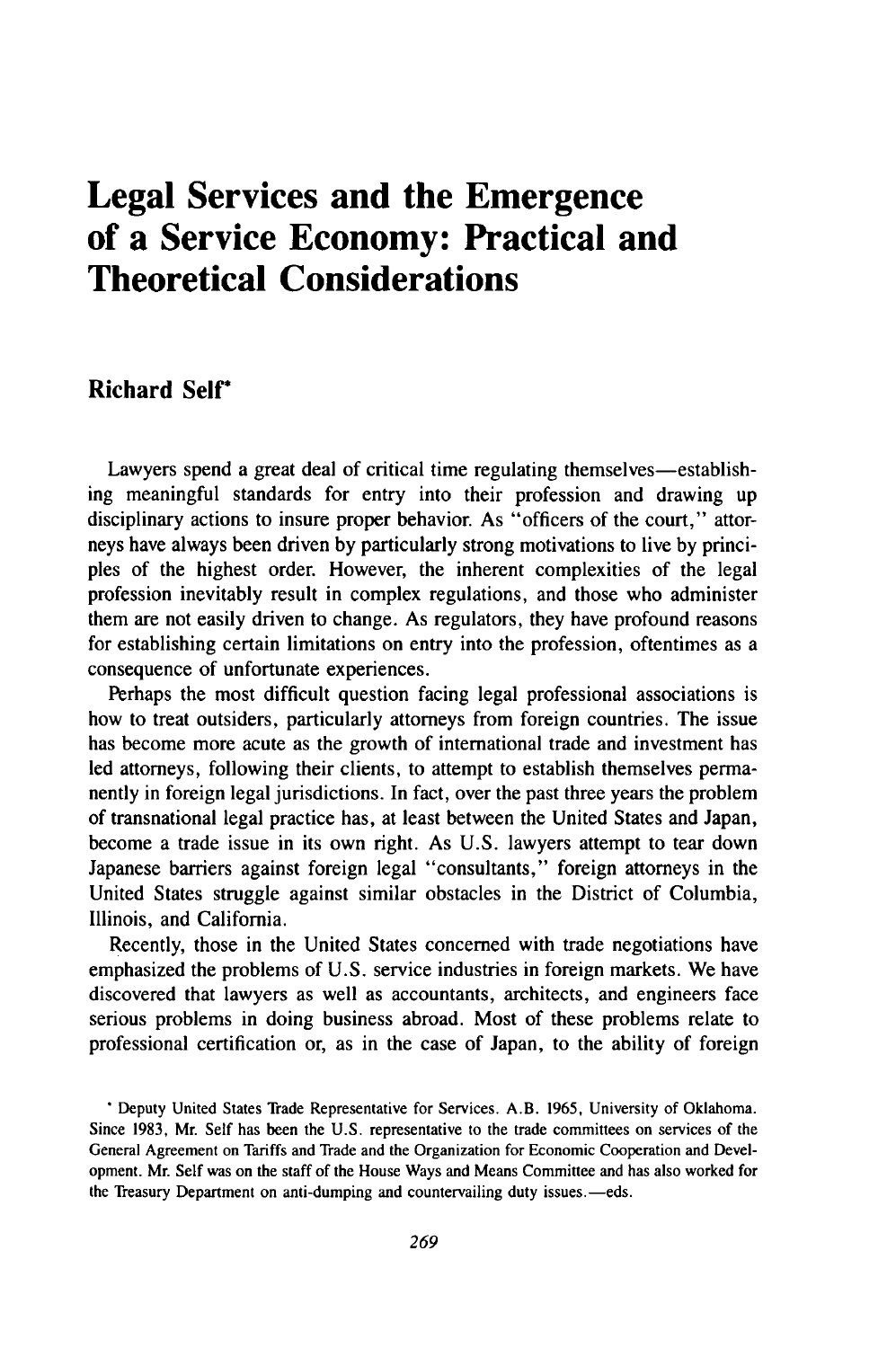attorneys to consult on matters relating to foreign and international law. Although those who establish and maintain professional standards have little sympathy for the view that their judgments should be questioned by trade specialists, principles of trade are nevertheless becoming relevant to these heretofore sacrosanct rules because many of them are simply protectionist. They serve essentially one function—to deny foreigners the opportunity to engage in a profession for which they are totally qualified.

While professional certification standards may never be subordinated entirely to trade principles, outside scrutiny cannot be avoided so long as such standards are unreasonably burdensome and restrictive. In some instances, trade institutions may be the only forum for bringing out the restrictive nature of a rule that is viewed by its perpetrators as inherently sovereign. The evolution of the services economy, including the professional services, has brought such restrictive practices into sharper focus, and it is useful to review recent developments in U.S. trade policy that are responsive to these new issues.

#### I. **UNITED** STATES TRADE POLICY FOR **SERVICES**

In 1974, Congress authorized the President to include service transactions in the Tokyo Round of trade negotiations. **I** Little was known about the problems affecting the service sectors and U.S. trade officials readily concluded that it would be impossible to negotiate understandings for services other than those related to the entry of merchandise into customs. At the conclusion of the Tokyo Round, however, U.S. service industries began making a plausible case that trade in "invisibles" would be enhanced by the same principles of the General Agreement on Tariffs and Trade  $(GATT)^2$  that govern trade in goods.

At the time, a number of changes in the U.S. economy pointed to the emerging service sectors as the most promising areas for future growth. Having always possessed a strong service economy, the United States capitalized on the information revolution and peculiar adjustments in post-war demographics and the growth of two-income households to generate service industries that went beyond the span of economic prediction. New data transmission technologies enabled services to be provided on a larger, more ambitious scale. Architecture and design plans were beamed off satellites to remote areas of the world where major construction projects were launched by U.S. firms. Financial transactions, rang-

**1.** The original authority to enter into agreements with foreign countries to reduce barriers to trade in services is included in section 102 of the Trade Act of 1974, Pub. L. No. 93-618, 88 Stat. 1982 (codified as amended at 19 U.S.C. § 2112 (1982)). This authority is limited to nontariff barriers to trade in services and expires on January 2, 1988. 19 U.S.C. §§2112(b), (g)(3).

2. General Agreement on Tariffs and Trade, *opened for signature* Oct. 30, 1977, 61 Stat. A3, T.I.A.S. No. 1700, 55 U.N.T.S. 187. The **GATT** has been modified in several respects since 1947. The current version is reprinted in 4 **CONTRACTING** PARTIES TO GATT, **BASIC INSTRUMENTS AND** SELECTED DOCUMENTS (1969).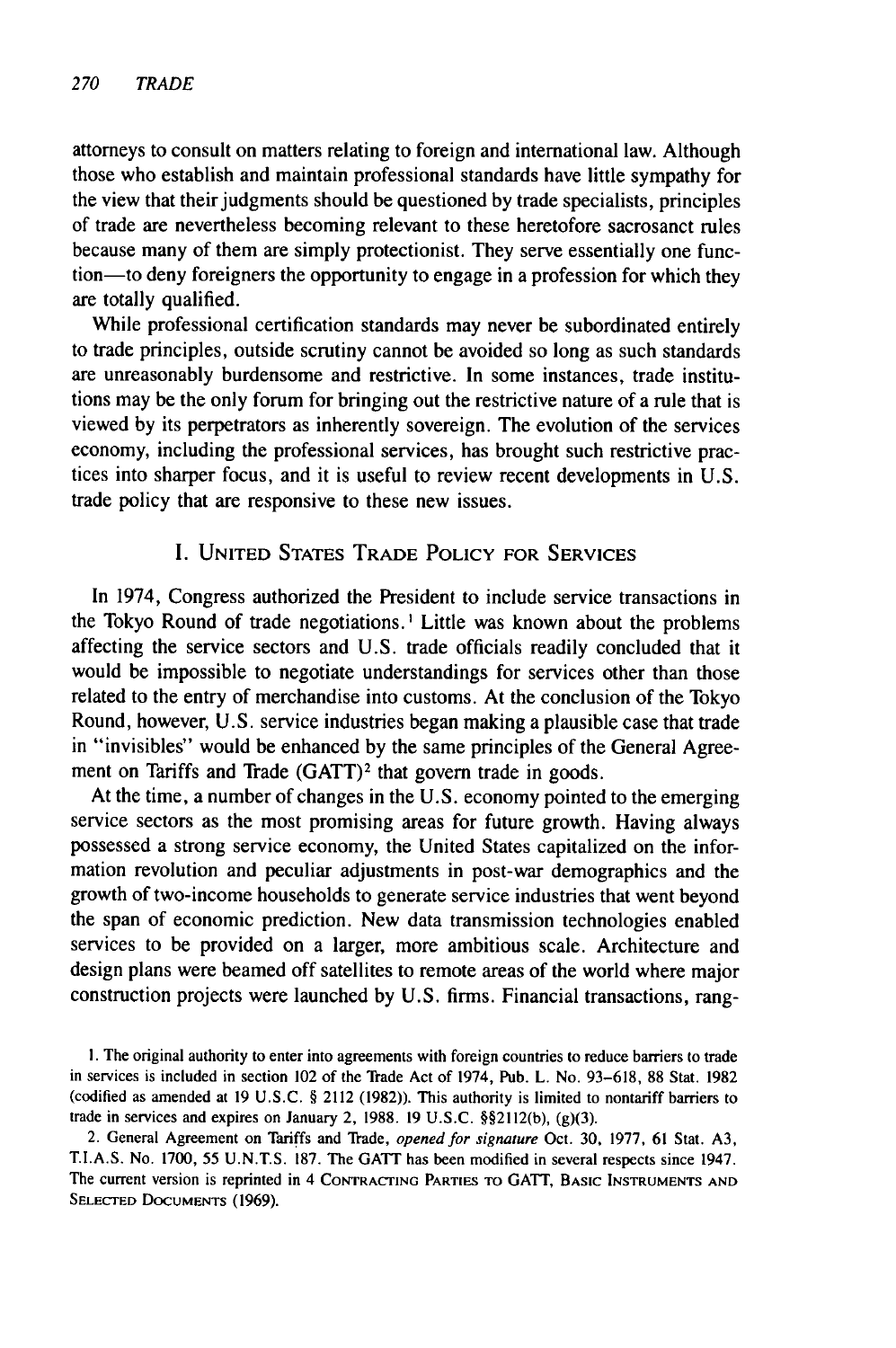ing from bank fund transfers to complex credit analyses, made Wall Street the mecca for world finance. An aging population generated an explosion of new leisure time activities and an enormous growth in health care services. The dramatic change in the role of women in the economy generated numerous service activities from day-care centers to time-saving habits of food consumption. The new competition generated by the deregulation of the airline, trucking, securities, and banking sectors also spurred service sector growth.

Today, three of every four jobs in the United States' non-agricultural work force are in service industries, 3 and the Bureau of Labor Statistics estimates that in the next ten years, these sectors will account for nine of every ten new jobs. <sup>4</sup> Services currently make up approximately 63 percent of U.S. gross national product. 5 While the statistics inadequately measure our services exports, one estimate placed the U.S. share at \$60 billion in 1980.<sup>6</sup> Recent technological developments and the evolution of many U.S. corporations into multinationals has given further momentum to the search for new service markets abroad. The service sectors have, in many instances, become the engine of growth for goods producing sectors whose ability to compete abroad has been enhanced by information technologies, transportation, and financial systems that make a commercial difference. Another important trend has been the proclivity of large multinationals to spin off their legal, advertising, and accounting departments, permitting them to operate as separate entities, serving a variety of customers. None of this would be possible without recent developments in communication and analysis that enable professional services of varying sizes to compete in the global marketplace.

Significantly, during the services "boom" of the 1970s, U.S. services exports are estimated to have increased by no more than 18 percent in proportion to goods exports. **7** In 1980, the United States Trade Representative submitted to the Organization for Economic Cooperation and Development (OECD)<sup>8</sup> an illustrative list

3. ECONOMIC **CONSULTING SERVICES** INC., **THE INTERNATIONAL OPERATIONS OF** U.S. SERVICE **INDUSTRIES:** CURRENT **DATA** COLLECTION **AND** ANALYSIS 3 **(1981)** (prepared **for** the U.S. Department of State and the U.S. Trade Representative).

4. Personick, *A Second Look at* Industry Output and Employment *Trends* Through 1995, MONTHLY LAB. REV., Nov. 1985, at 26.

5. **BUREAU** OF ECONOMIC **ANALYSIS,** DEP'T OF COMMERCE, SURVEY OF CURRENT BUSINESS 69 table **6.1** (July 1984). The table covers the years 1980 through 1983.

6. **OFFICE** OF THE U.S. TRADE REPRESENTATIVE, U.S. **NATIONAL STUDY ON** TRADE **IN SERVICES:** A **SUBMISSION** BY THE **UNITED** STATES **GOVERNMENT** TO THE **GENERAL AGREEMENT ON** TARIFFS **AND** TRADE 117 (1984).

7. Id. at 60.

8. The OECD is composed of Australia, Austria, Belgium, Canada, Denmark, Finland, France, the Federal Republic of Germany, Greece, Iceland, the Irish Republic, Italy, Japan, Luxembourg, the Netherlands, New Zealand, Norway, Portugal, Spain, Sweden, Switzerland, TUrkey, the United Kingdom, and the United States. Yugoslavia is a member with special status.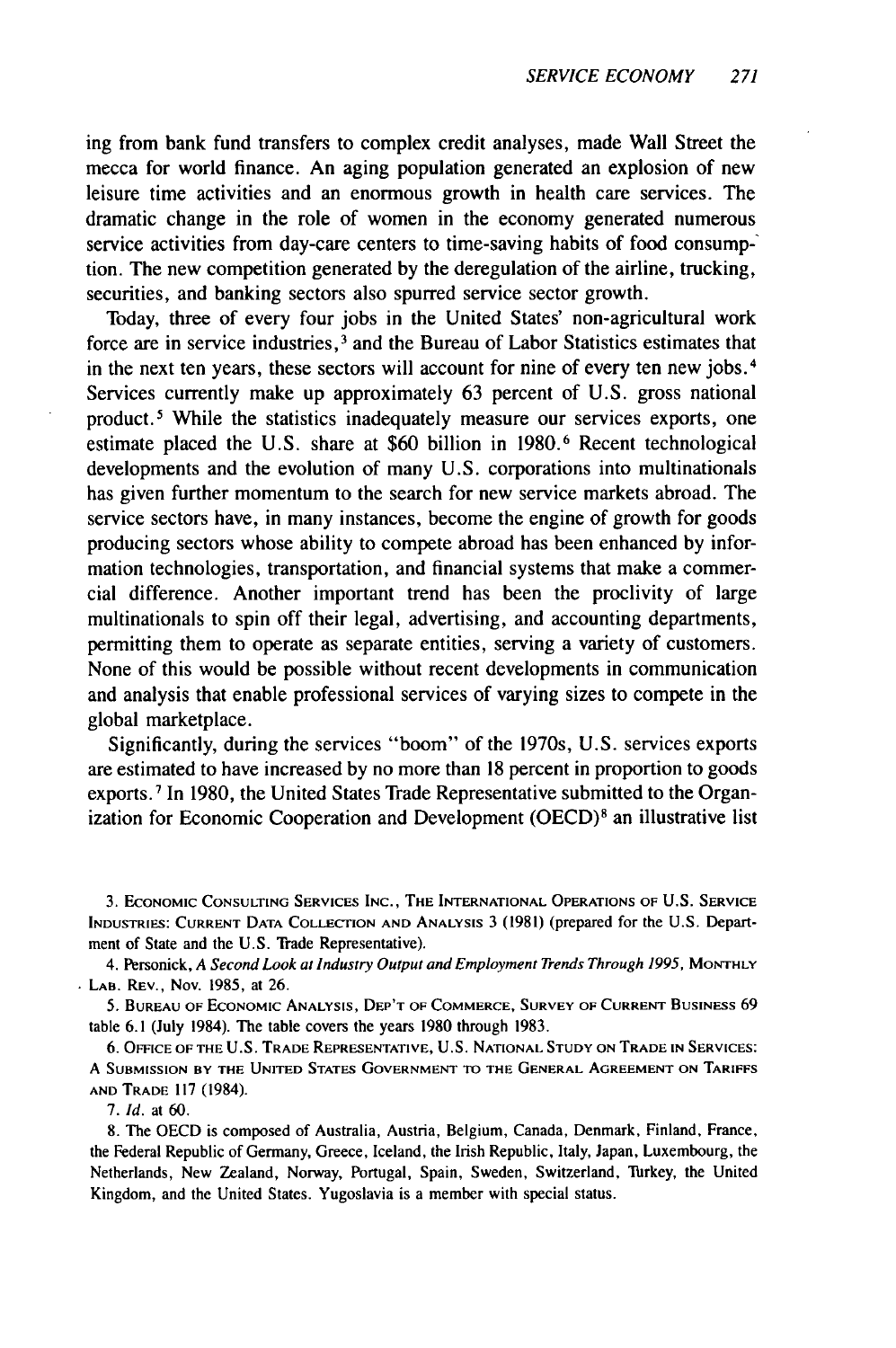of 250 barriers to services exports experienced **by** U.S. firms. <sup>9</sup>**By** 1985, the list included over 500 barriers. **10** Thus while those at the Tokyo Round were not ready for service sector negotiations, the frustration of the service industries was growing.

In 1982 trade in services became the principal issue at the GATT Ministerial where, for the first time, the issue was presented formally as one that deserved attention under GATT rules. Most countries, including many from the industrialized world, reacted with the same indifference that U.S. trade negotiators had in 1975. Developing countries, led by Brazil and India, maintained, as they do today, that the GATT is not a document capable of dealing with transactions that do not physically enter customs. Since that time, most of the principle trading nations of the GATT have analyzed the role of services in their national economies and have considered seriously the prospect of establishing disciplines based on GATT principles to liberalize trade in these sectors. Nearly all of the members of the OECD favor negotiations on services in the next GATT trade round. A number of important developing countries share this goal though the issue continues to be characterized as a North-South affair, and some developing countries remain skeptical, fearing a colonization of their service sectors by large U.S. firms that will inhibit the development of their national service sectors. Nonetheless, the progress of the last four years in getting countries to understand service sector problems, and in determining how these problems may be made subject to binding international rules, has been dramatic. In November 1985, at its annual meeting, the GATT contracting parties established a preparatory committee whose agenda includes the development of services issues as a topic for future negotiations. Services trade negotiations are indeed inevitable.

### II. UNITED STATES NEGOTIATING OBJECTIVES

Many challenges face those who will draw up trade rules covering services. The most immediate of these is whether to establish understandings on a sectorby-sector basis or to create an encompassing set of general principles. Admittedly no set of general rules could begin to cover every issue peculiar to every sector in every country; however, a few principles may be adopted that would work toward liberalization in all sectors. The United States has proposed a conceptual framework of such rules, most of which are borrowed from the GATT, through which it will seek parallel sector understandings that deal individually with the unique problems faced by each service industry.

<sup>9.</sup> **OFFICE** OF THE U.S. TRADE REPRESENTATIVE, SELECTED **EXAMPLES** OF SERVICES TRADE BARRIERS (1981) (submission to the OECD) (copy on file, U.S. Trade Representative).

<sup>10.</sup> **OFFICE** OF THE **U.S.** TRADE REPRESENTATIVE, **AN** ILLUSTRATIVE LIST OF U.S. **SERVICES INDUSTRIES** PROBLEMS IN **FOREIGN** MARKETS (1985) (submission to the GAlT') (copy on file, U.S. Trade Representative).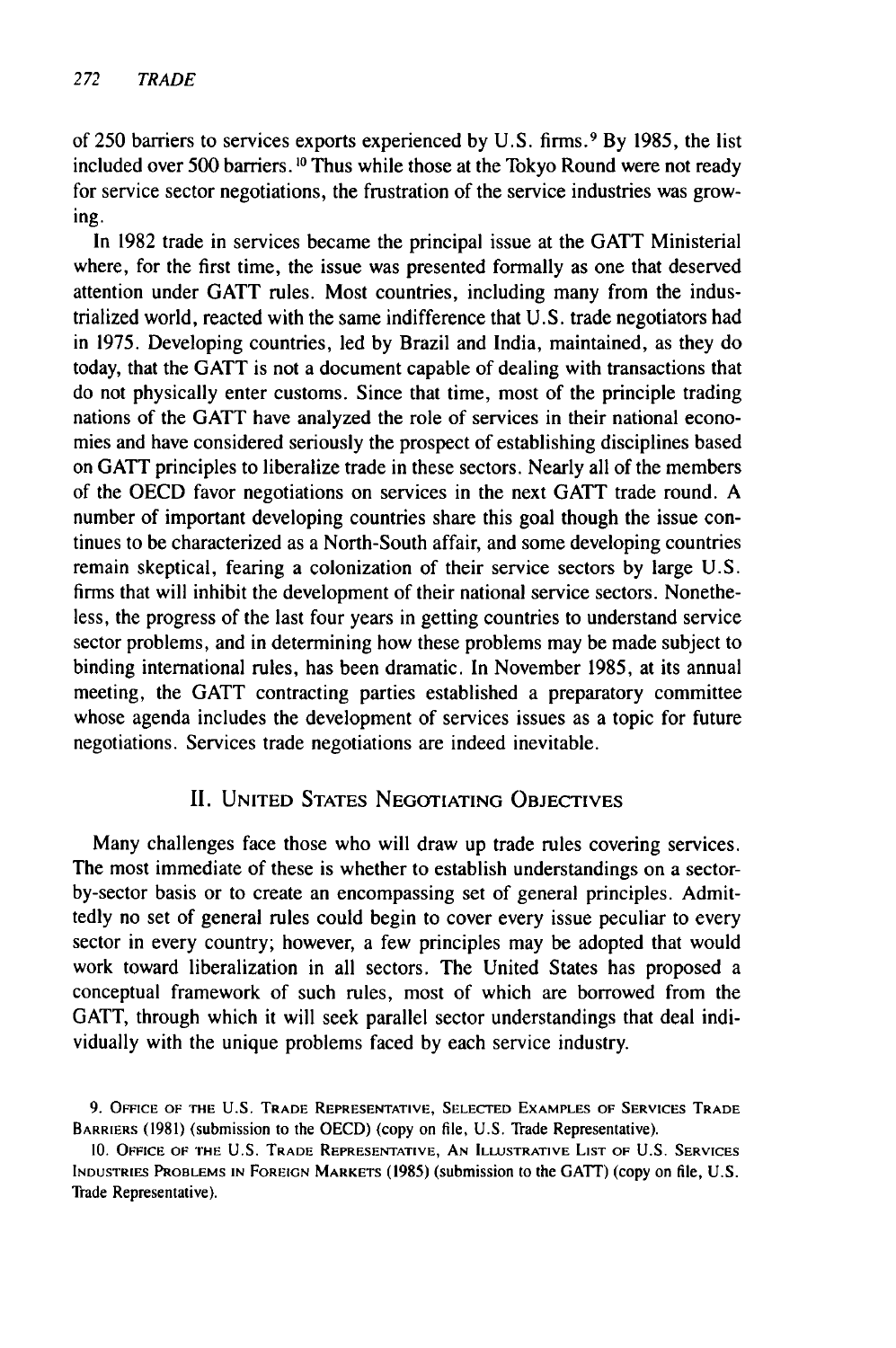The proposed U.S. framework is based on six principles intended to ensure (1) transparency, (2) national treatment, (3) due process, (4) most-favored nation treatment, (5) establishment of rules governing public monopolies, and (6) establishment of procedures for consultation and dispute settlement. Each of these is crucial to successful sector understandings. Transparency would obligate countries to notify the GATT of any restrictive national practices that are inconsistent with sector understandings. A fundamental regulatory practice for many service sectors in the United States, national treatment would require that all participants treat foreign entities no less favorably then domestic concerns. In a highly regulated environment, a due process principle assuring public comment by all interested parties prior to the introduction of a regulation is absolutely critical. Most favored nation treatment will assure that the balance of rights and concessions will be extended only to countries willing to live by the agreed upon rules. Many important service sectors, including telecommunications and airlines, are owned by governments. While it is unrealistic to expect that the special area of activity reserved to monopolies could be thrown open to competition, the behavior of monopolies in related commercial activities, such as data processing and airline reservation systems, should be subject to certain rules. Finally, the conceptual framework must be contractually binding, allowing countries to redress the balance of concessions they have obtained under it. Consultation and dispute settlement procedures identical to those of the GATT would fulfill this obligation.

Individual sector agreements would serve as annotations to the framework, incorporating the agreed upon principles but dealing with additional issues critical to a particular sector. For example, rules governing the treatment of foreigners by associations administering professional standards might be included in such annotations.

There is the strong belief within the United States Government that it is critical to have at least a handful of major sector understandings in addition to the framework in order to achieve a genuine reduction of barriers to trade in services. Although the government has not yet set priorities as to which sectors should be addressed, the Services Policy Advisory Committee, a group of senior corporate executives who advise the United States Trade Representative on services trade policy, has recommended that information services be the first to receive attention. Much will depend on the consensus emerging from the parties to a services negotiation.

A second challenge lies in determining whether the GATT legal instrument should itself be amended to cover services. While there are differing opinions as to whether the GATT articles could, as a matter of law, cover the service sectors, the articles themselves are sufficiently vague that, absent clarification, they will require a formal amendment process to ensure that services fall under the GATT rules. Amending the GATT, which requires an affirmative vote of two-thirds of the contracting parties, would appear to be an impossible task in view of the continued opposition of many developing countries to the services initiative. A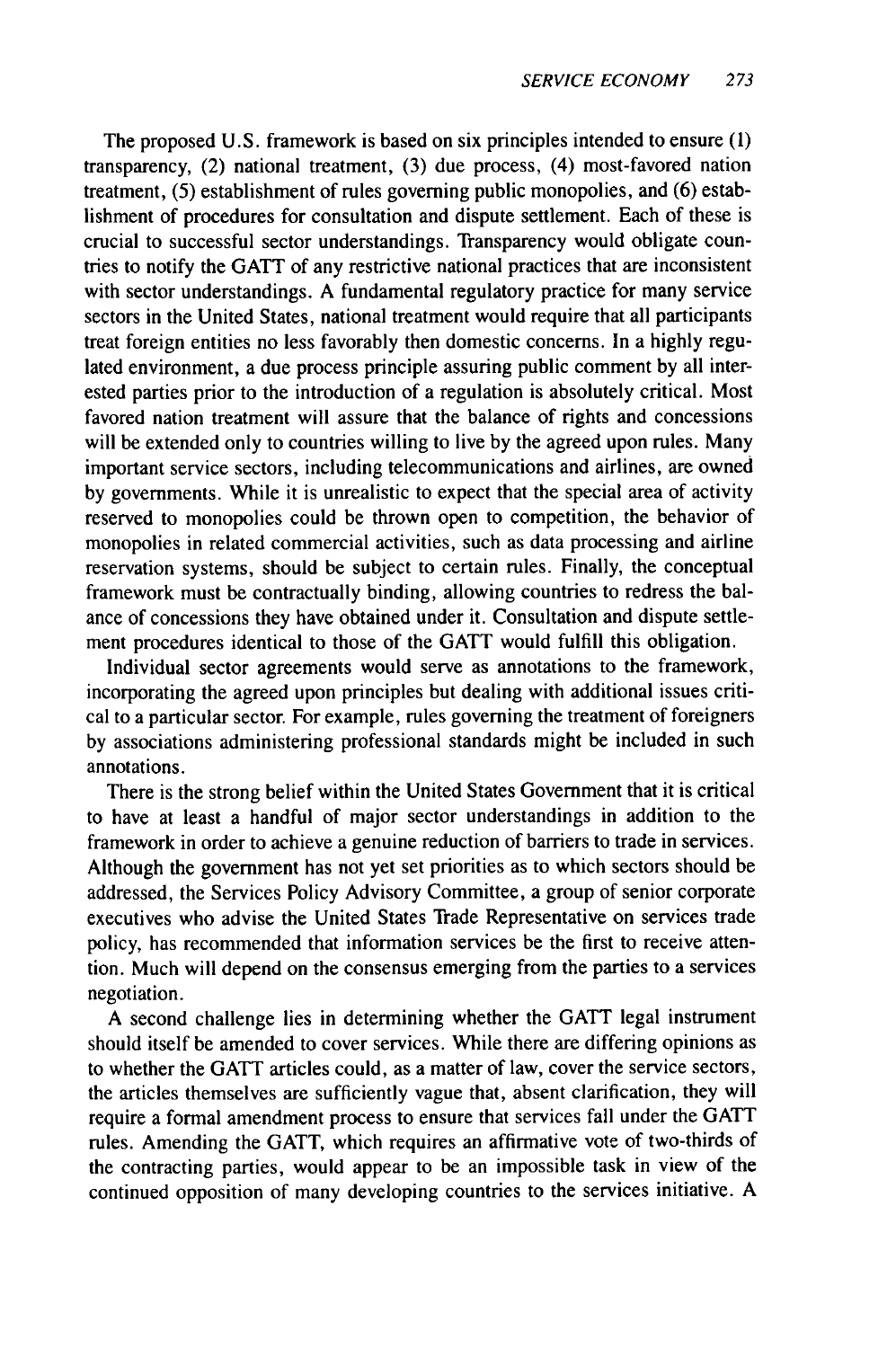more realistic alternative would be the adoption of an understanding similar to the GATT Code on Government Procurement,<sup>11</sup> which while it does not track specific GATT articles, is administered by the GATT Secretariat and does contain elements of the GATT that ensure that it is a legally binding document. This is a likely alternative as the agreement would apply only to those countries who signed it and individual sectoral annexes could reflect the differing interests and regulatory sensitivities of subscriber countries.

Another challenge to the negotiation of a services understanding is the exceptions and derogations that will undoubtedly arise as a result of domestic regulations that do not conform to its provisions. In some countries subnational entities are charged with regulating certain services and the federal or central government cannot, given the constitutional sovereignty of those entities, commit them to international understandings. Such a situation in the United States and Canada poses a major challenge to the governments of those countries. This problem is also reflected in the OECD Code on Invisibles Transaction,<sup>12</sup> which is burdened with an inordinate list of exceptions and derogations that have rendered the Code relatively impotent.

If a GATT understanding is to improve on the relatively uninspiring results of the OECD Code, it must be structured to recognize the long term process of services liberalization. It cannot become an overly ambitious document that fails to take account of regulatory reality. One approach would require each party to notify the other signatories, through the transparency provision, of those practices that are inconsistent with any of the principles of the understanding. Provided the country notifies at the outset of any exercise, such provisions would not be subject to the rights and obligations enjoyed under the arrangement. Practices not notified but found inconsistent with the principles of the understanding would be subject to consultation and dispute settlement, and eventual retaliation. Any laws or regulations adopted after the effective date of the agreement would be bound automatically by the terms of the agreement.

These procedures would first achieve a standstill on new laws or regulations restricting the entry of foreign service providers and second make the notification process a meaningful one because of the incentive to effectively grandfather regulatory provisions. The inventory of notified rules under the transparency requirement would provide the basis for the next stage of negotiations. Provided there are staged sequences of trade negotiations dealing with the plethora of restrictive regulations governing services, the arrangement would have credibility as a device for systematically reducing barriers to trade in services. Because developing countries tend to have more regulations that would require notifica-

<sup>11.</sup> GATT, Agreement on Government Procurement, T.A.I.S. No. 10403, U.N.T.S.

<sup>12.</sup> Organization for Economic Cooperation and Development, Code of Liberalisation of Current Invisible Operations (1982).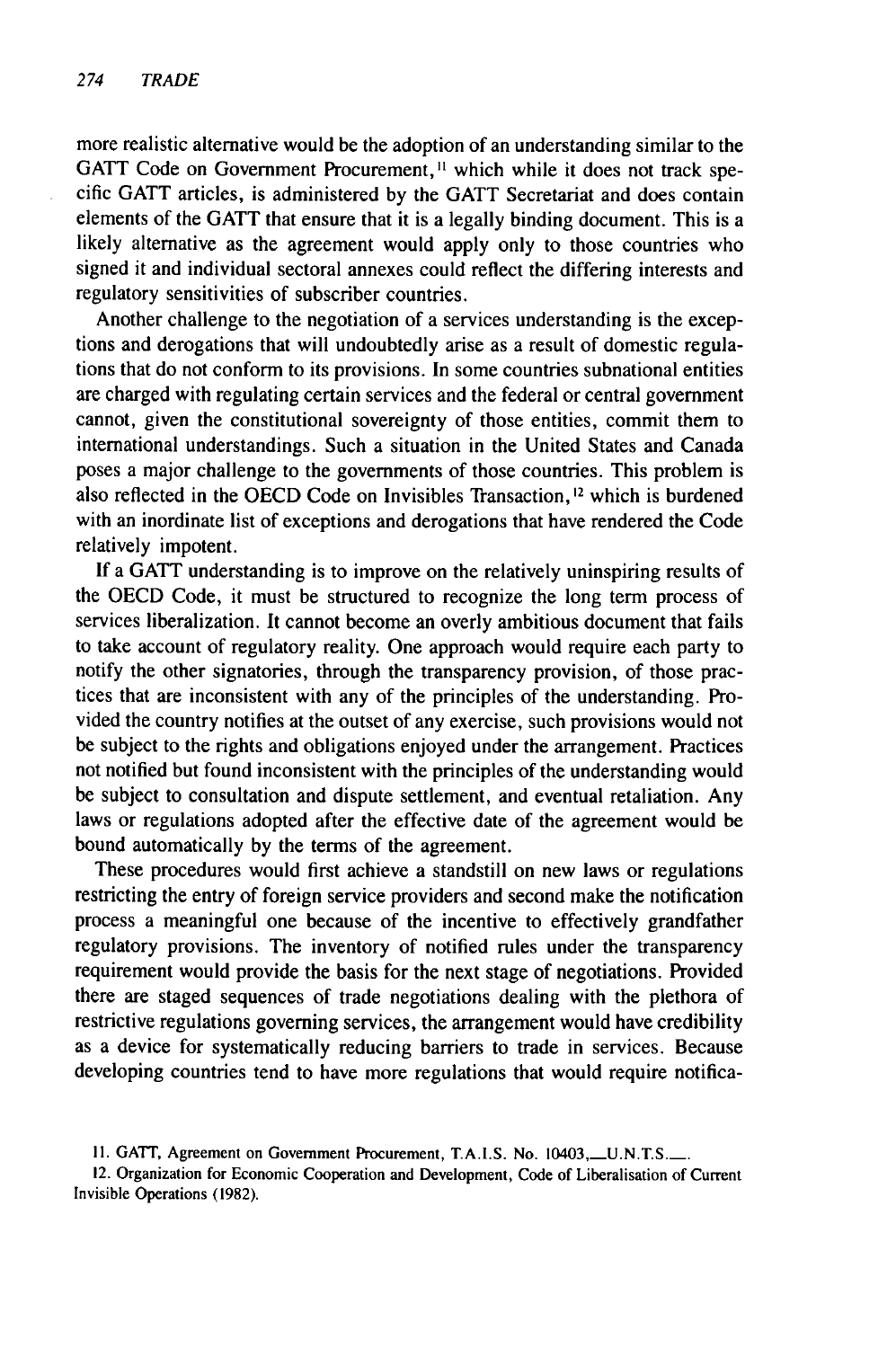tion, the understanding, to a certain degree, must contain provisions for special, differential treatment that many of these countries seek.

#### III. THE **PROFESSIONAL SERVICES**

Professionals face numerous problems in doing business abroad. The most common difficulties involve burdensome immigration rules that prohibit free movement across borders and the inability to obtain necessary professional certification. The method chosen to deal with these problems will depend on the level of presence that professionals and professional firms wish to attain in a foreign country. In the most liberal and most desirable environment, an individual or firm would enjoy complete rights as a foreign corporate citizen. Professional certification examinations administered to foreigners would involve requirements no more burdensome than those applied to nationals. Foreign attorneys would be allowed to practice all forms of law and foreign accountants would be authorized to sign audits.

In an environment less open to international trade in services, foreign professionals could serve only as consultants or advisors. It is this type of presence currently sought **by** U.S. lawyers in Japan. Under such arrangements, foreign legal consultants are generally authorized to advise only on foreign and international law. Accountants and architects generally may provide appropriate assistance to the individuals responsible for a particular audit, or to the foreign architects responsible for the integrity of building design. This is the most common form of presence because it does not involve resident immigration rulesthe product of a socio-political process to which trade principles are generally subordinated. The presence of foreign consultants with the expertise necessary to provide a particular service breeds joint ventures, although the local partners or associates of course remain the people legally capable of fulfilling domestic regulatory requirements.

A third type of presence involves only the use of a foreign firm's name. In such situations, all of the work is carried out **by** nationals. This type of presence can be of considerable importance to multinationals looking for a reliable firm to perform a service that must be carried out locally. The presumption is that a foreign firm exercises its reputable professional judgment in lending its name to local enterprises whose offices are staffed strictly **by** nationals.

Can an international body such as the GATT have an effect on the delicate process of enabling foreigners to establish one of these types of presences? It would be unrealistic to assume that an international referee could overturn the sovereign standards set **by** professional regulatory bodies. Nonetheless, countries might obligate themselves to a process whereby foreign citizens would have the opportunity to become certified to enter a given profession **by** meeting a special set of requirements imposed **by** that profession's regulatory body. Such a process is being developed **by** the American Board of Certified Architects, which ana